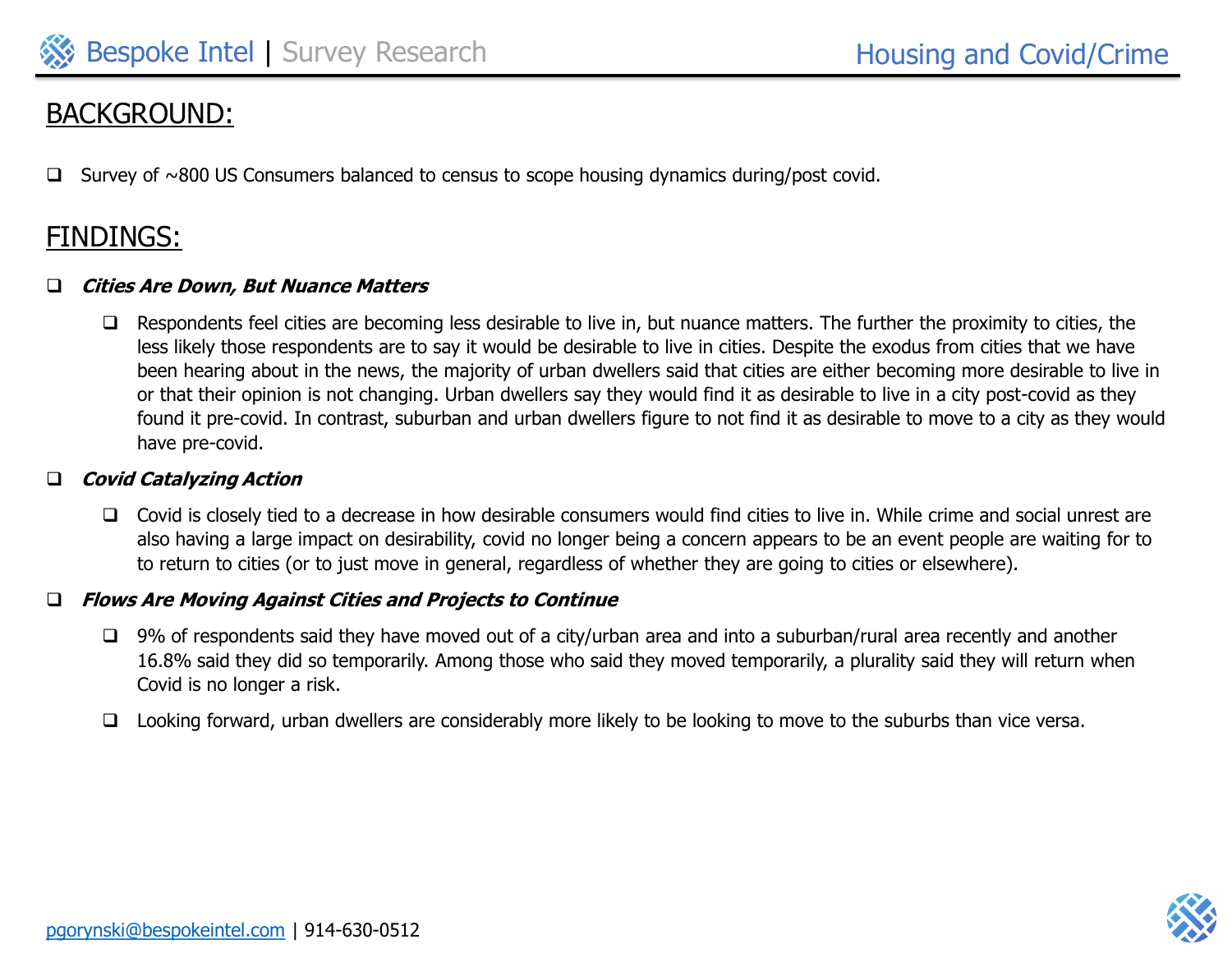**Covid and Housing**

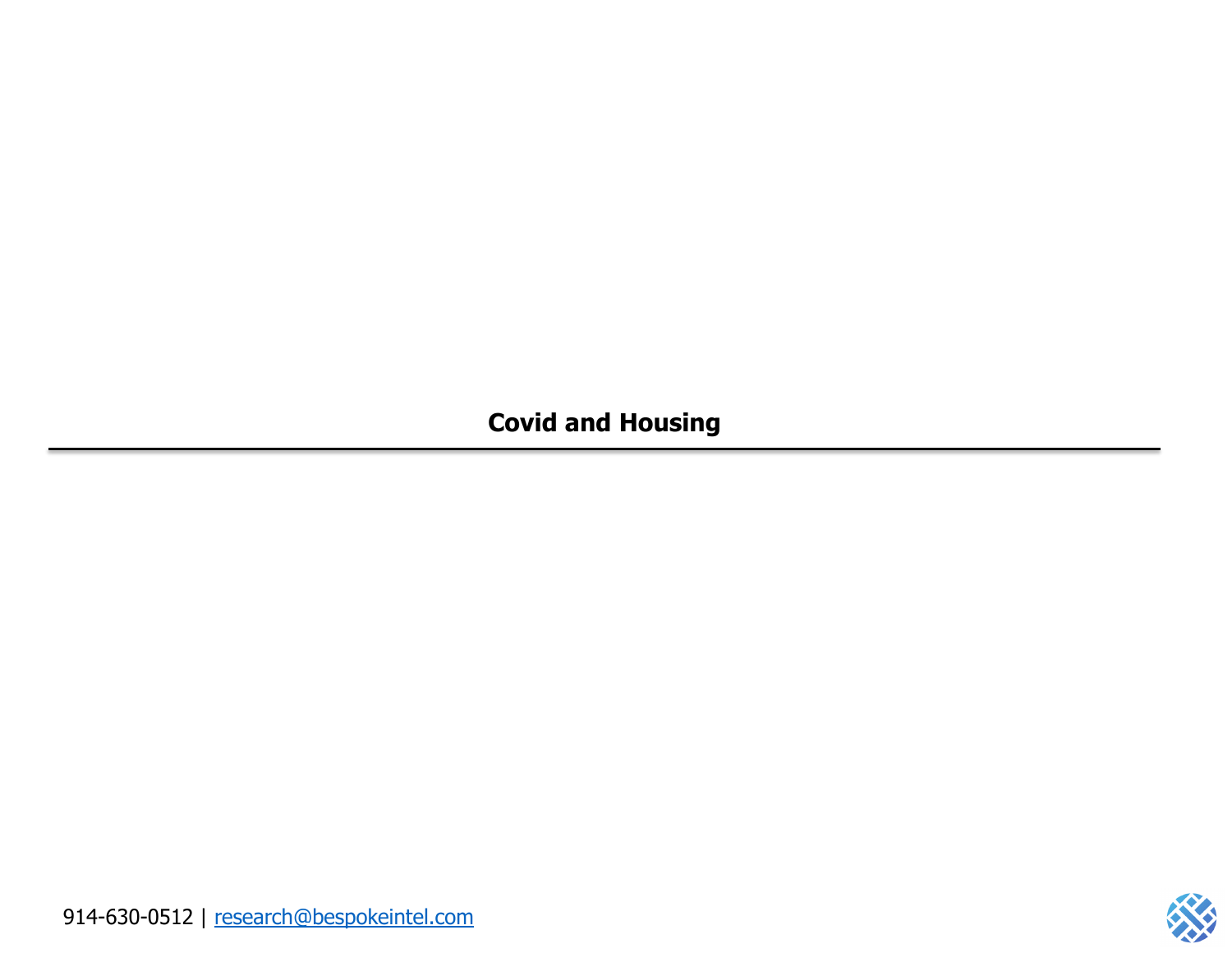

## **Do you live in an urban, suburban, or rural area?**

Posed to all respondents.



**N = 776**

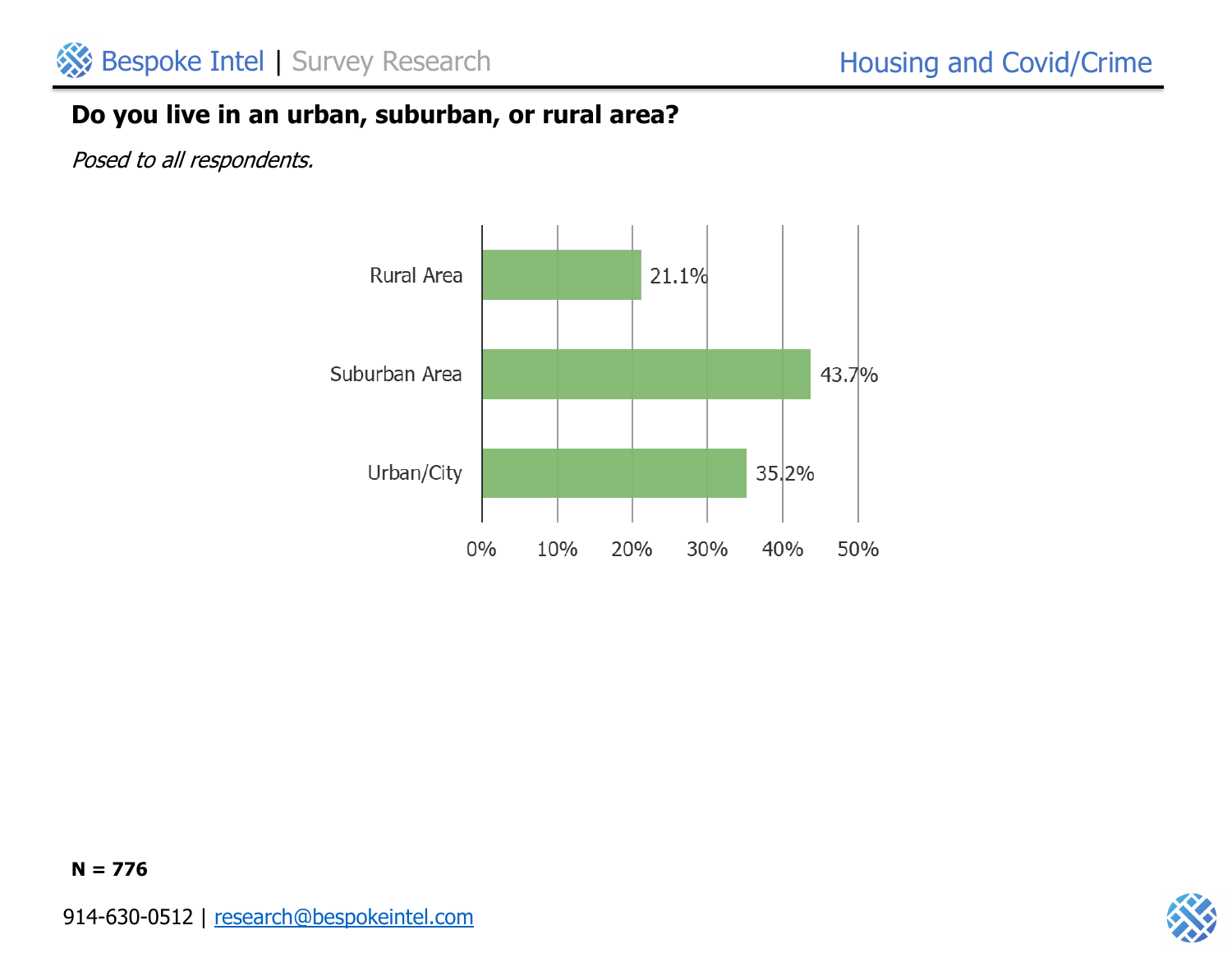# **How satisfied are you with your living situation when it comes to…**

Posed to all respondents, cross-tabbed by type of area they live in.



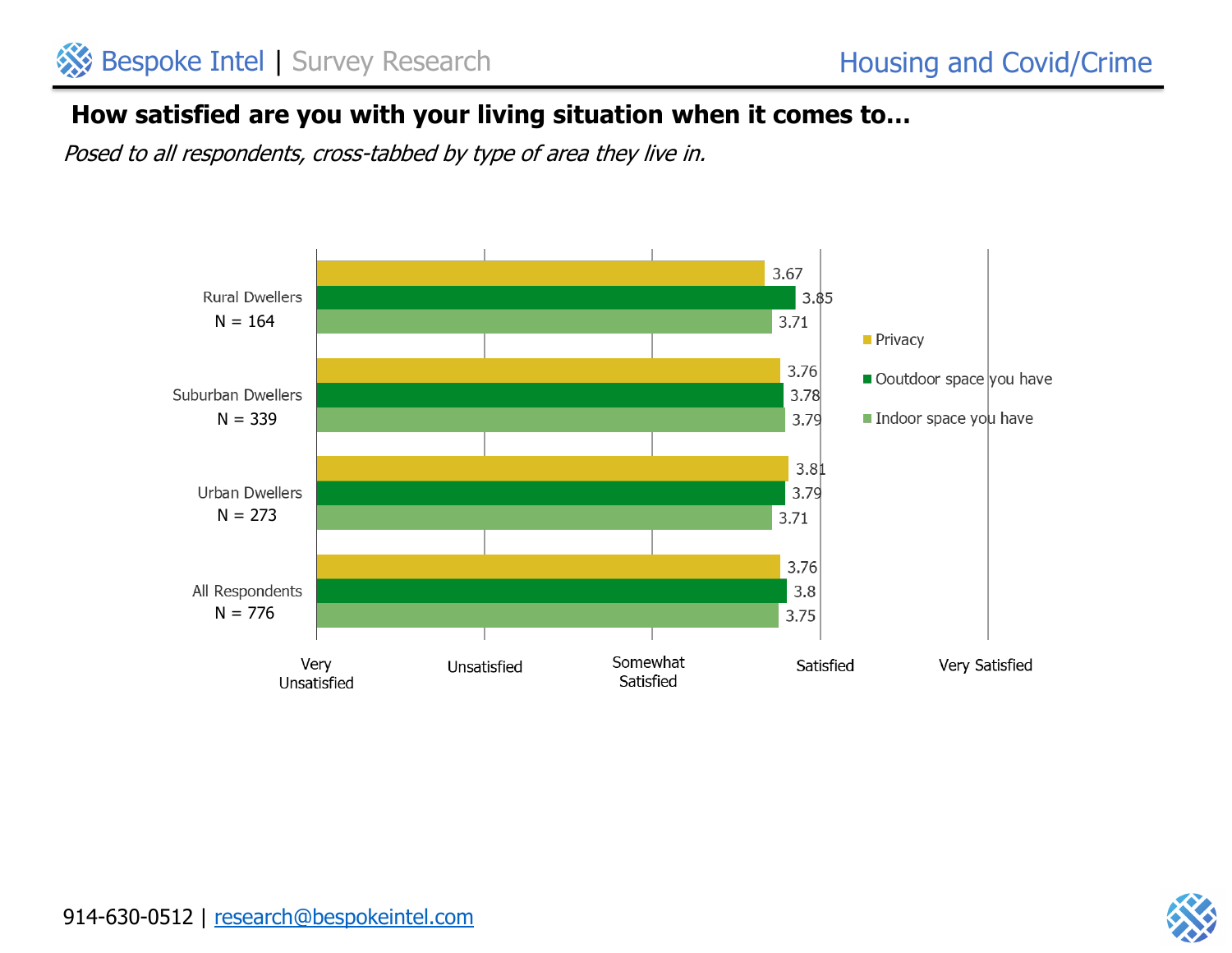## **In your opinion, are cities/urban areas becoming more or less desirable to live in?**

Posed to all respondents, cross-tabbed by type of area they live in.





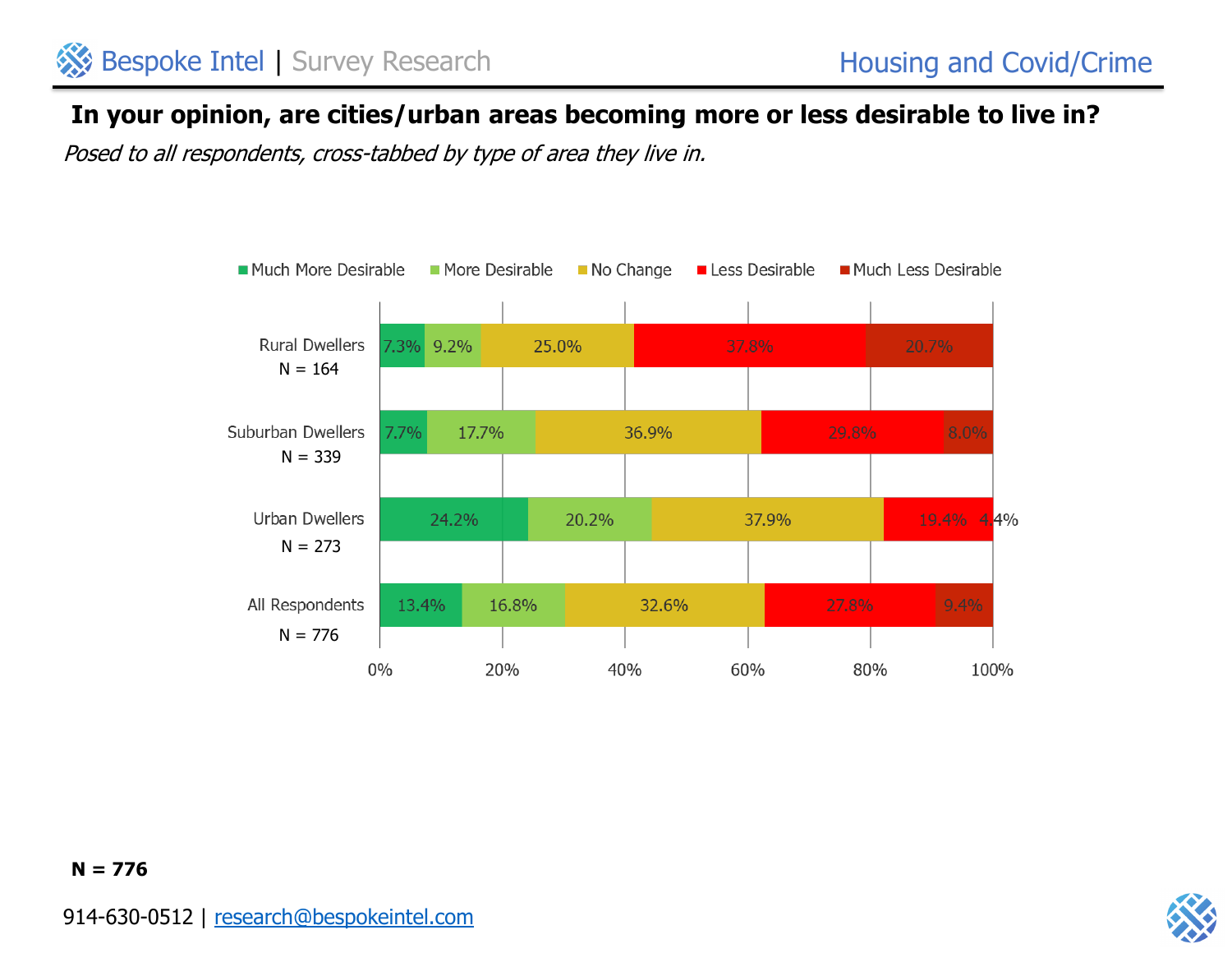## **How desirable are cities/urban areas to live in…?**

Posed to all respondents, cross-tabbed by type of area they live in.



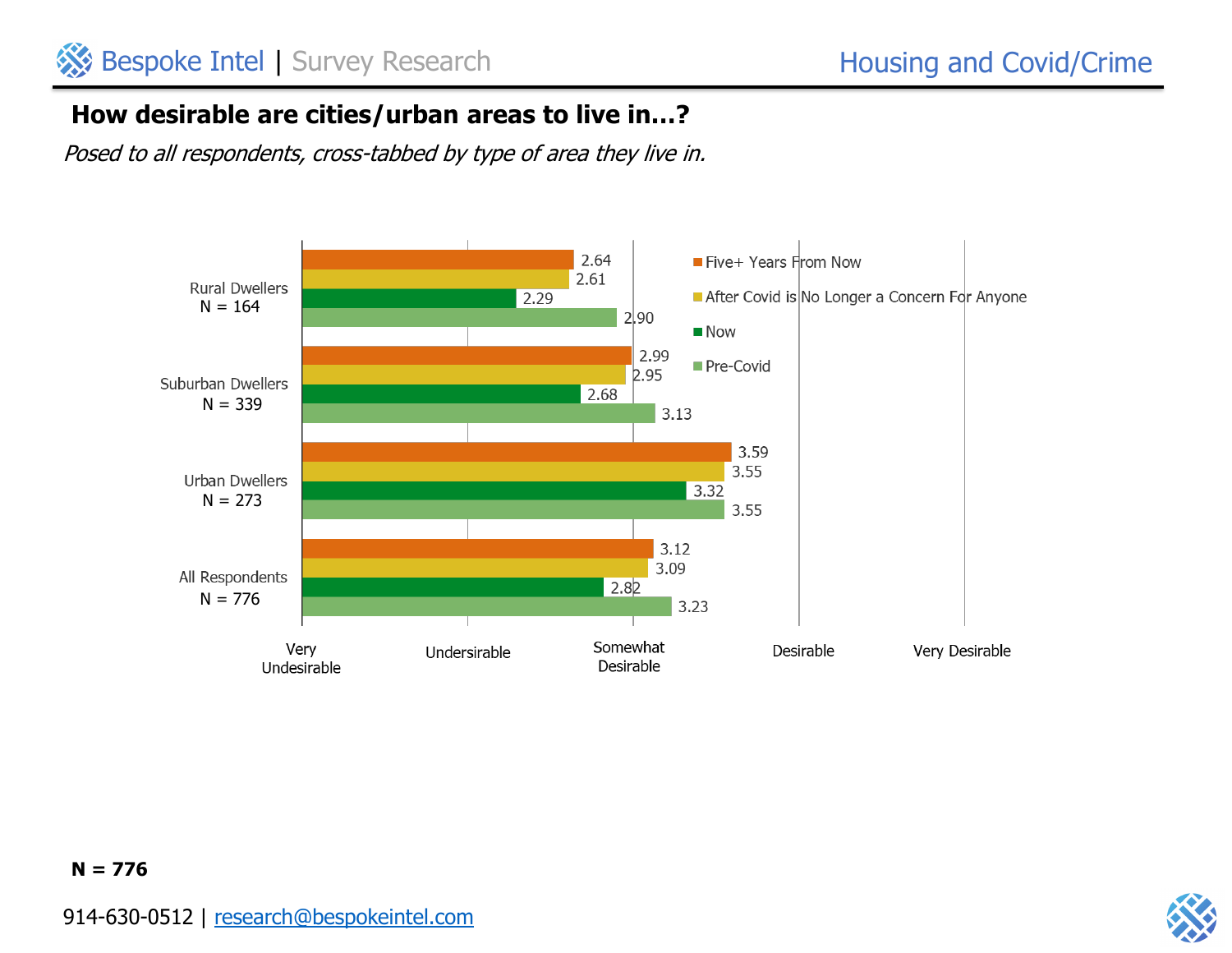

## **Do any of the following make cities/urban areas more or less desirable to work in?**

Posed to respondents who are employed and living in urban/suburban areas.





#### **N = 776**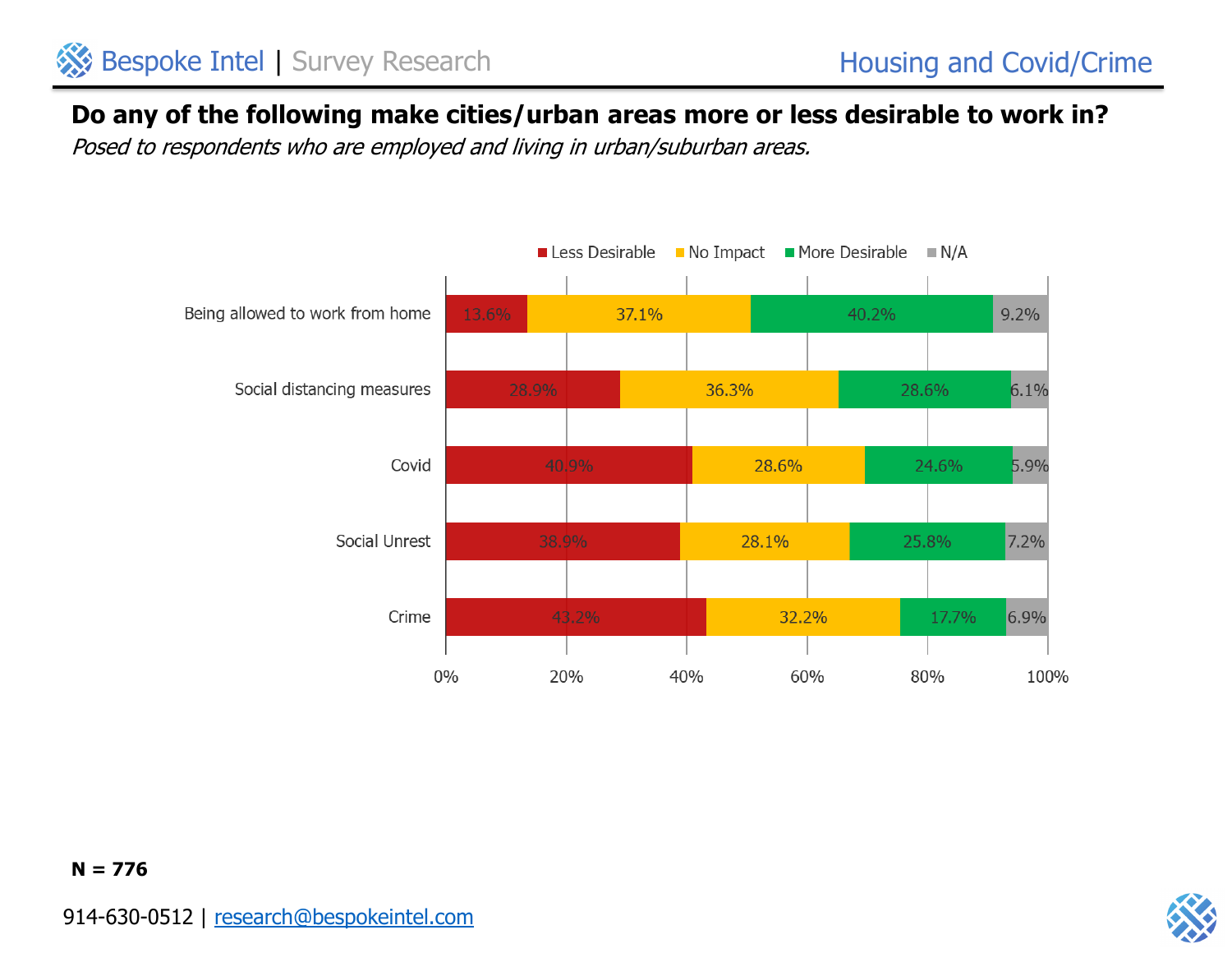### **Would any of the following make cities/urban areas more desirable to live in?** Posed to all respondents.



**N = 776**

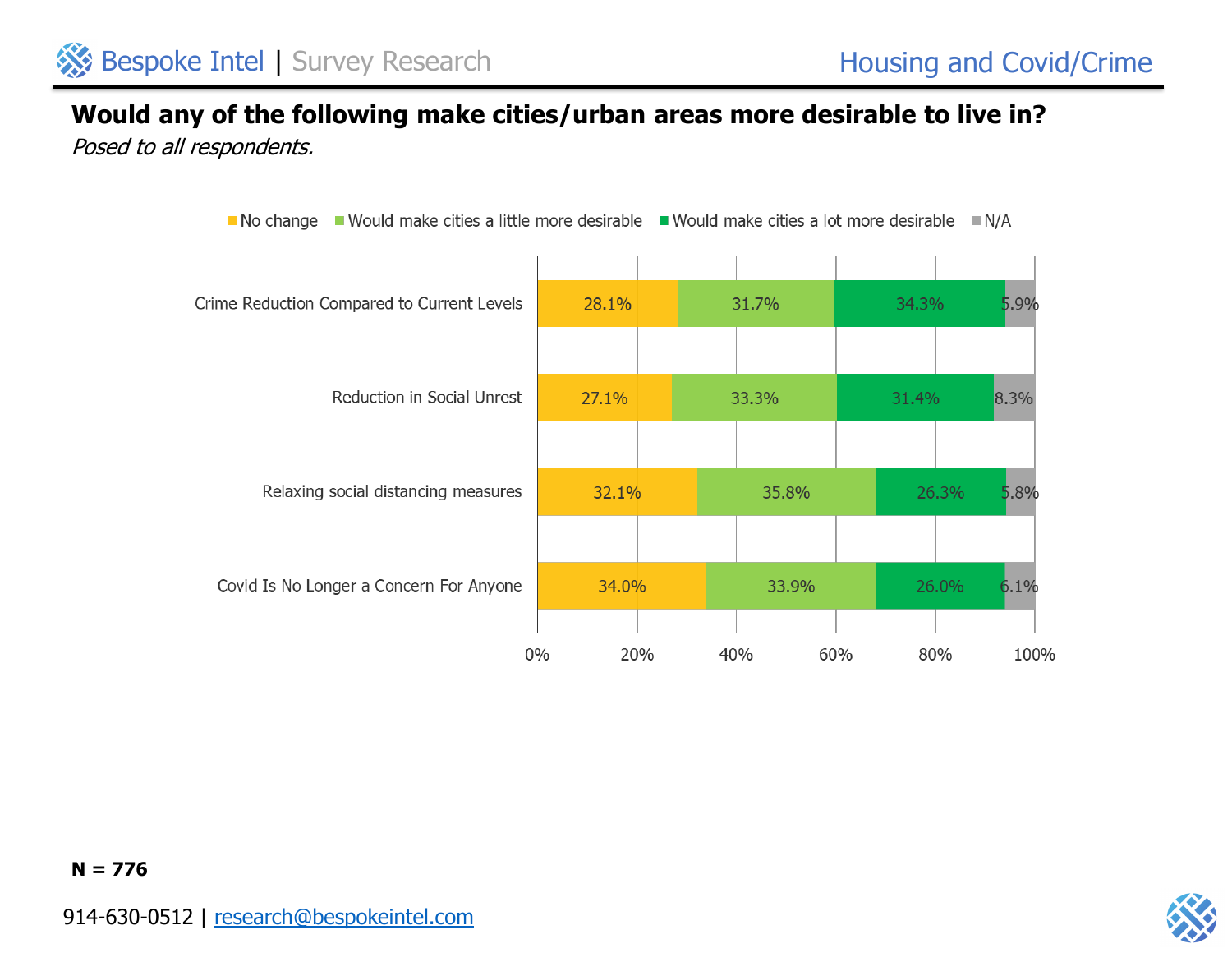## **In the past 6 months, have you moved out of a city/urban area and into a suburban or rural area?**

Posed to all respondents.



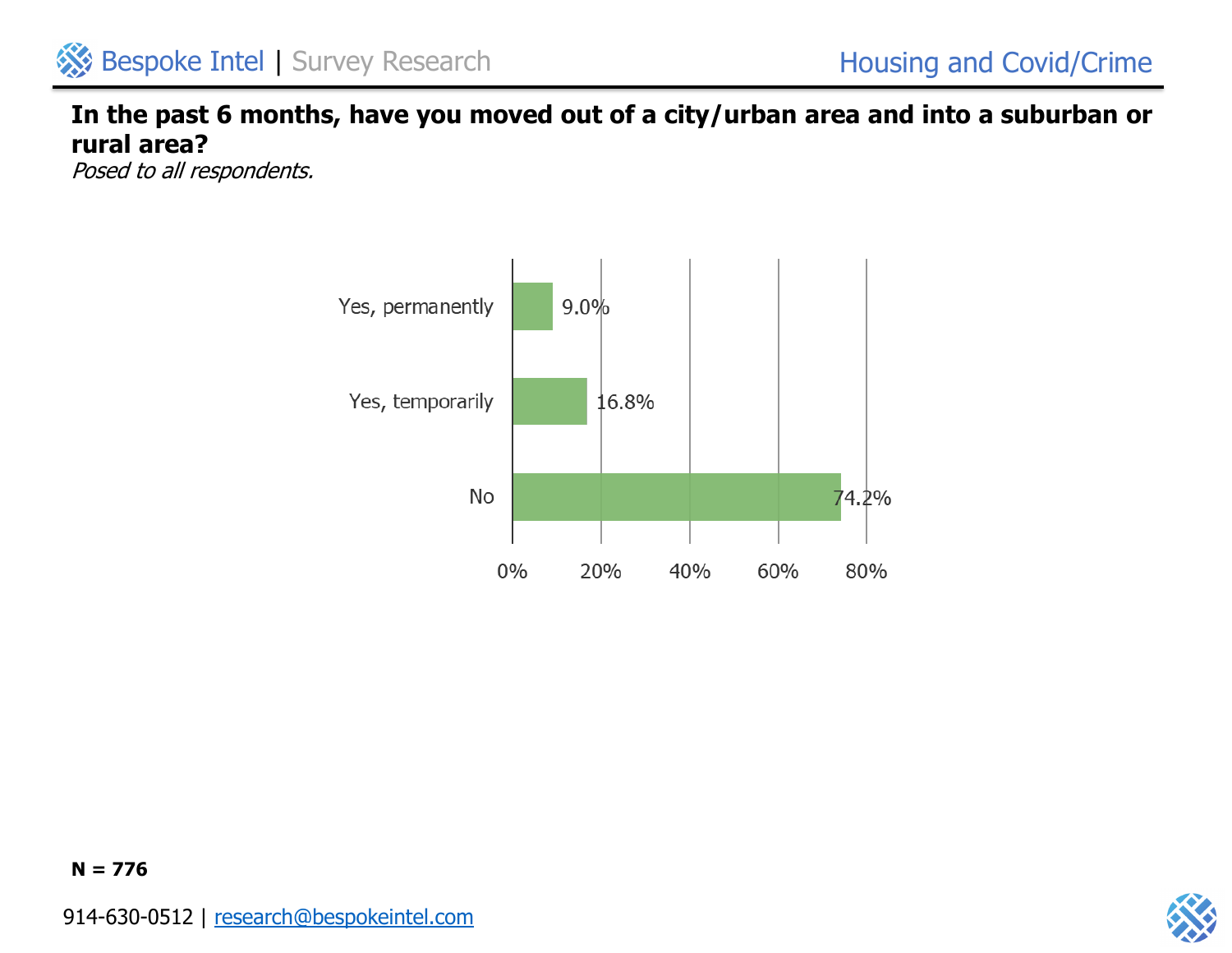## **What will move you to return to the city/urban area that you live in? (Select ALL that apply)**

Posed to respondents who said they have temporarily moved out of a city/urban area in the past six months.





**N = 130**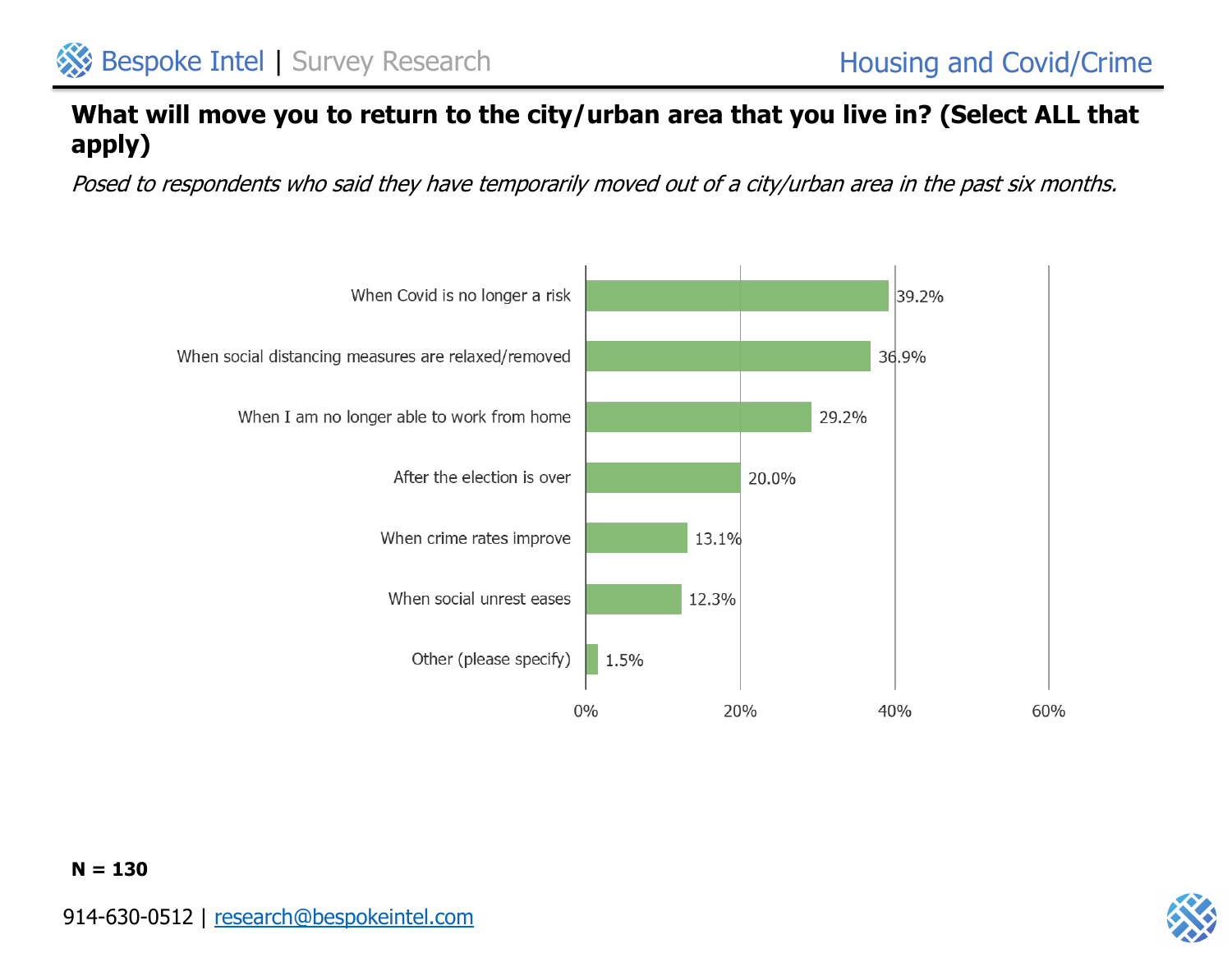## **Will you ever return to living in the city/urban area that you came from?**

Posed to respondents who said they have permanently or temporarily moved out of a city/urban area in the past six months.



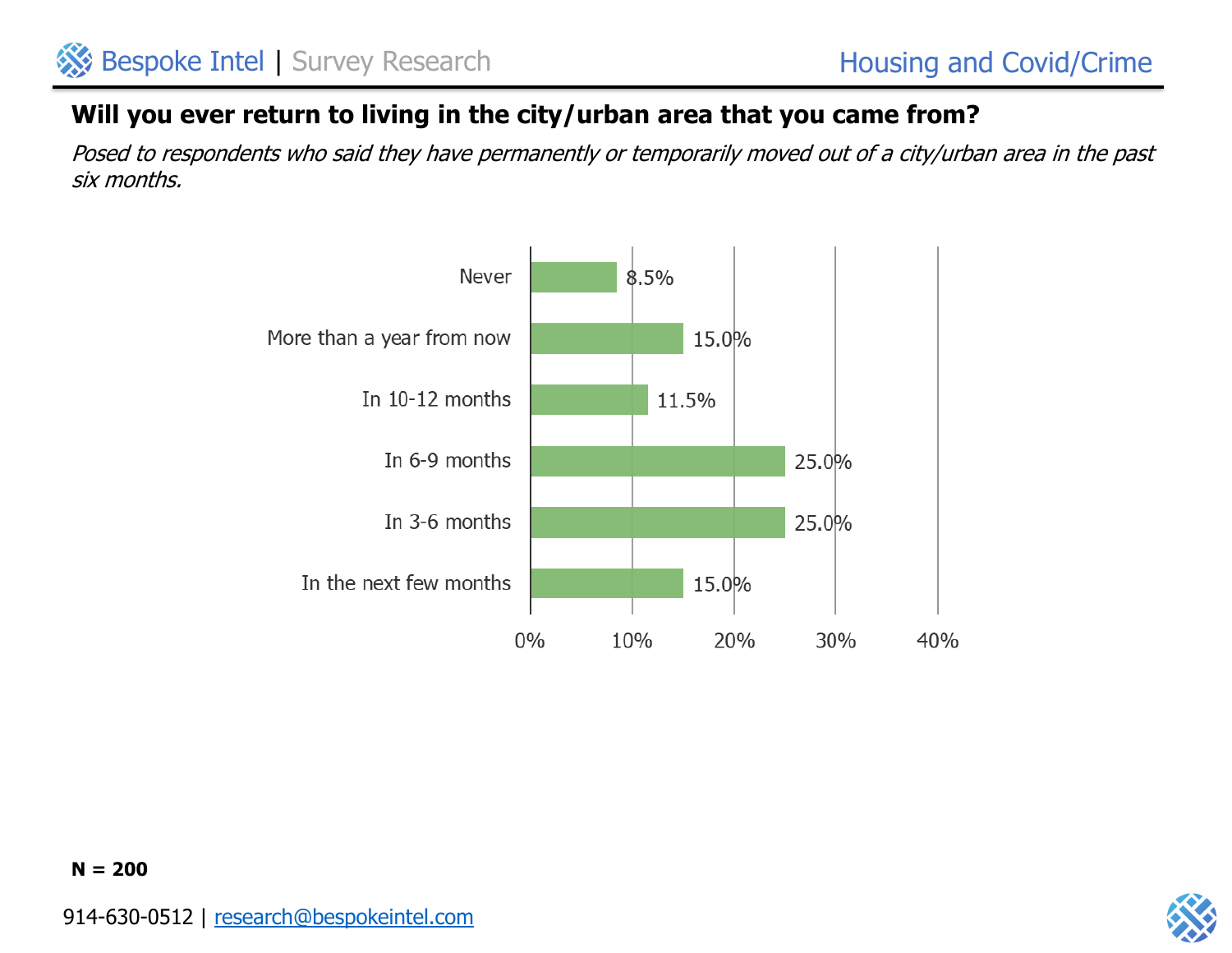

### **Do you plan to move out of the city/urban area you live in to go to a suburban/rural area?**

Posed to respondents who live in suburban/rural areas.



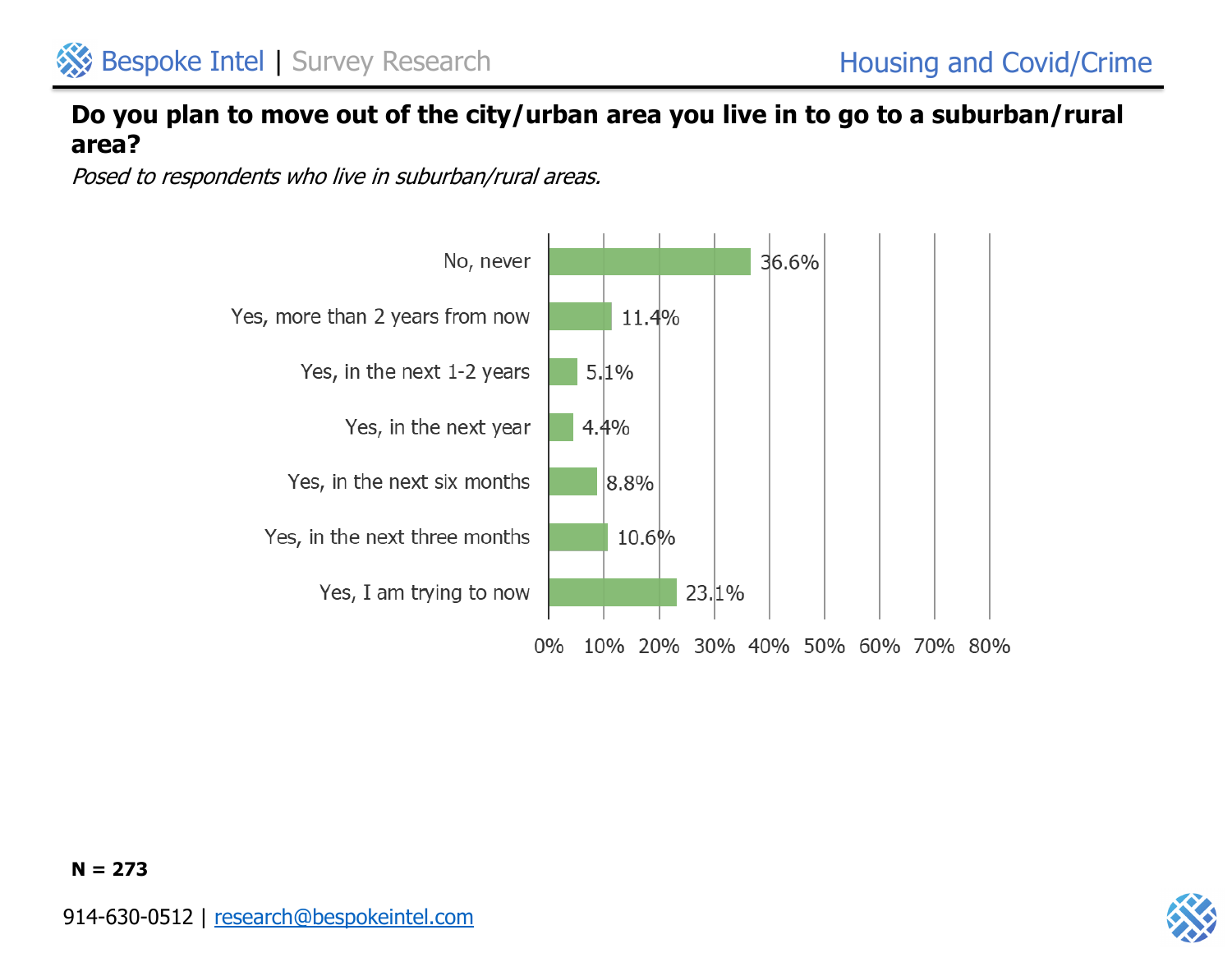

### **Do you plan to move out of the suburban/rural area you live in to go to a city/urban area?**

Posed to respondents who live in suburban/rural areas.



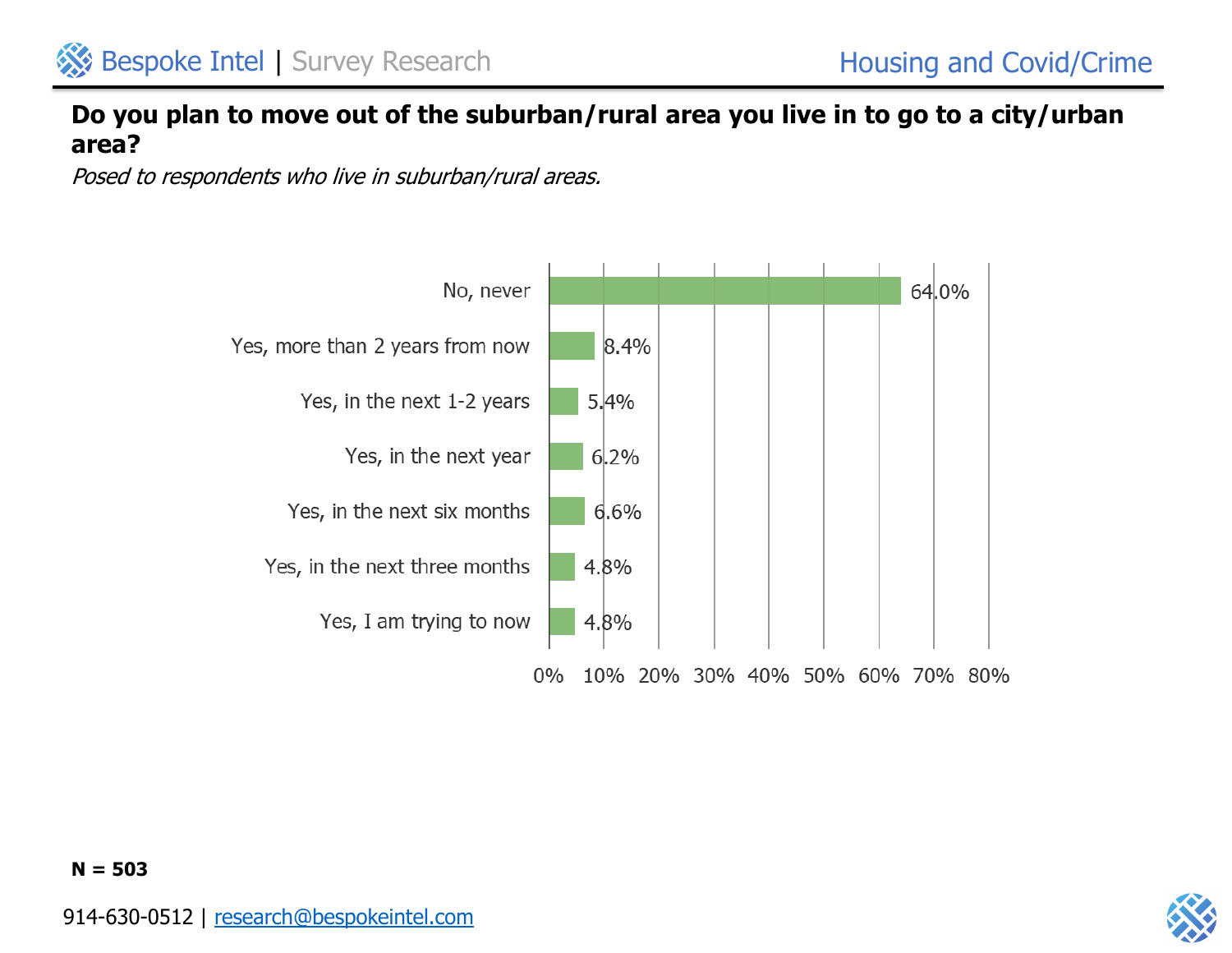## **Has Covid caused you to change your plans around buying/selling a home?**

Posed to all respondents